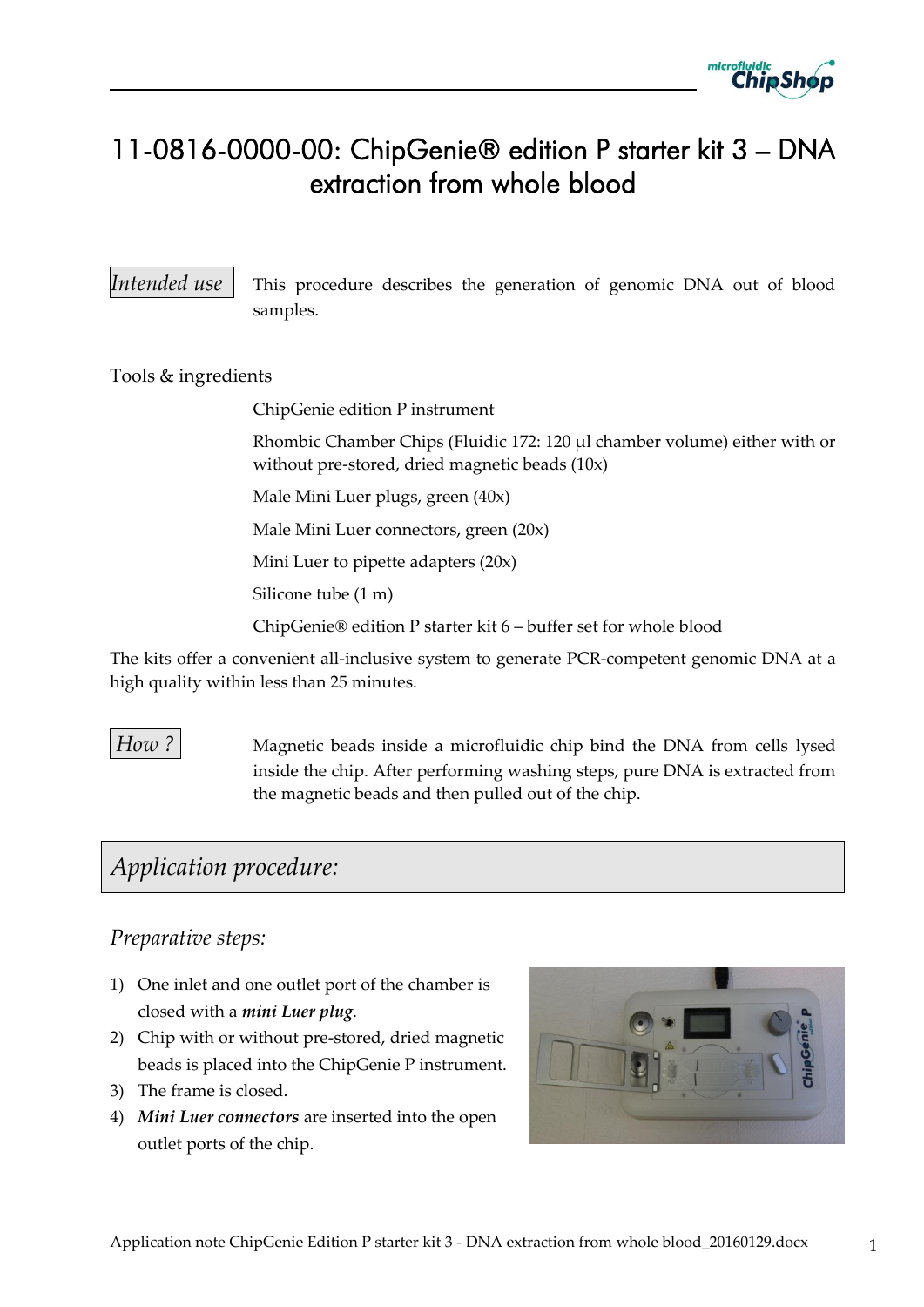

### *Lysis:*

- 1) 10 µl whole blood is incubated with  $6 \mu l$ water and 90 µl *mcs-lysis- and binding buffer* for 5 min.
- *2)* In case of a chip without pre-stored, dried magnetic beads, add 4 µl *mcs-magnetic beads to the lysis reaction.*
- 3) The complete amount of reaction mixture is filled into one of the two rhombic chambers of the chip.



4) The beads are mixed for 5 min at room temperature with the help of the instrument-based magnet.

#### *Washing steps:*

- 1) The chamber is emptied with air by using a pipette.
- 2) The chamber is filled with 125 µl *mcs-washing buffer* 1 and the magnet is actuated for 30 sec.
- 3) Repeat steps 1 + 2 two more times.
- 4) The chamber is emptied with air by using a pipette.
- 5) Fill the chamber with 125 µl *mcs-washing buffer 2* and the magnet is actuated for 30 sec.
- 6) Steps  $4 + 5$  are repeated two more times.
- 7) The chamber is emptied with air by using a pipette.
- *8)* The chamber is filled with 125 µl *mcs-washing buffer 3/ mcs-elution buffer* and the magnet is actuated for 10 sec.

### *DNA elution:*

- 1) The chamber is filled with  $125 \mu l$ *mcs-washing buffer 3/ mcs-elution buffer*.
- 2) The temperature is set to 50 °C.
- 3) The magnet is activated for 5 min.
- 4) The mini-Luer-connector is disconnected from the outlet port.
- 5) The eluate is aspirated with the help of a pipette.